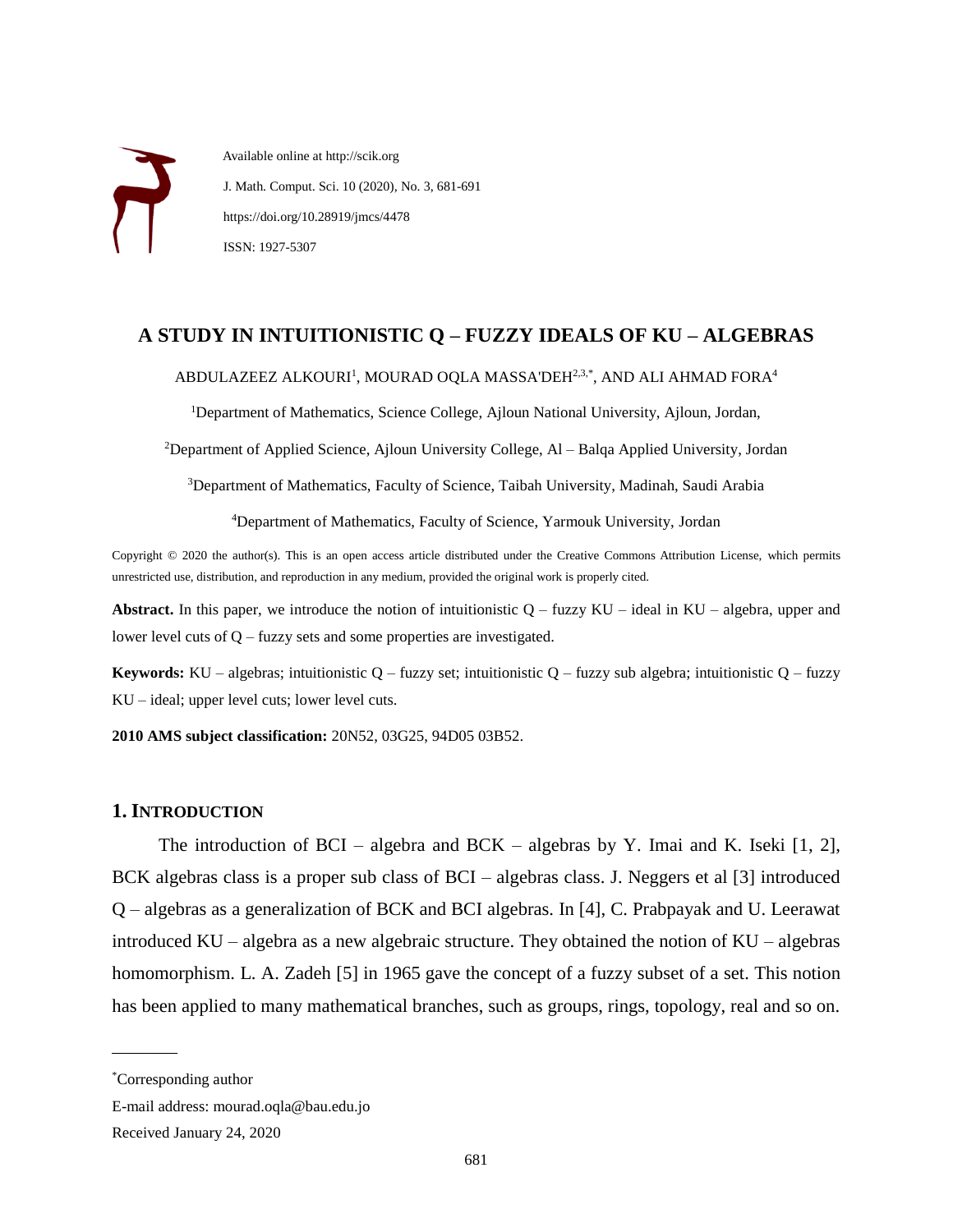Xi [6] applied this concept to BCK – algebras, and he introduced fuzzy sub algebras notion. Mostafa and Abdel Naby [7] introduced fuzzy KU – ideals in KU – algebras. Sithar Selvam and Ramachandran [8] introduced the concept of anti  $Q$  – fuzzy KU – ideal and sub algebras of KU – algebras and investigated some related properties. Atanassov [9, 10] introduced the concept of intuitionistic fuzzy subset as generalization of fuzzy set. Mostafa et al [11] introduced intuitionistic fuzzy KU ideals and fuzzy intuitionistic image of KU – ideals in KU – algebras. On the other hand Massa'deh and Massa'deh et al used the intuitionistic fuzzy concept in more than one paper (see [12, 13, 14, 15]).

In this paper, we introduce the concept of intuitionistic  $Q$  –fuzzy KU – ideal in KU – algebra and we define upper and lower level cuts of  $Q$  – fuzzy sets and discuss some results related to this subject.

### **2. PRELIMINARIES**

**Definition 2.1 [4]** An algebra system  $(A, *, 0)$  for type  $(2, 0)$  is said to be KU – algebra if the following conditions are satisfied.

1.  $(a * b) * [(b * c) * (a * c)] = 0$ 2.  $a * 0 = 0$ 3.  $0 * a = a$ 4. If  $a * b = 0 = b * a$  then  $a = b$ . For all a, b,  $c \in A$ .

In KU – algebra A, we get  $(0 * 0) * [ (0 * a) * (0 * a) ] = 0$ . It follows that  $a * a = 0$  for all  $a \in A$ , and if we put  $b = 0$  in condition.1, we obtain  $c * (a * c) = 0$  for all  $a, c \in A$ , A subset B of a KU – algebra A is called sub algebra of A, if  $u, v \in B$  then  $u * v \in B$ .

**Definition 2.2** [4] If S is a non empty subset of a  $KU - algebra A$ , then its said to be  $KU - sub$ algebra of A, if a,  $b \in S$  then  $a * b \in S$ .

**Definition 2.3 [4]** A KU – ideal S is non empty subset of KU – algebra A if it satisfied the following axioms:

I.  $0 \in S$ .

II.  $a^*(b^* c) \in S$ ,  $b \in S$  then  $a^* c \in S$  for all  $a, b, c \in S$ .

**Proposition 2.4 [4]** In KU – algebra A, the following statement are holds

 $1. v \ge u \Rightarrow u * z \ge v * z$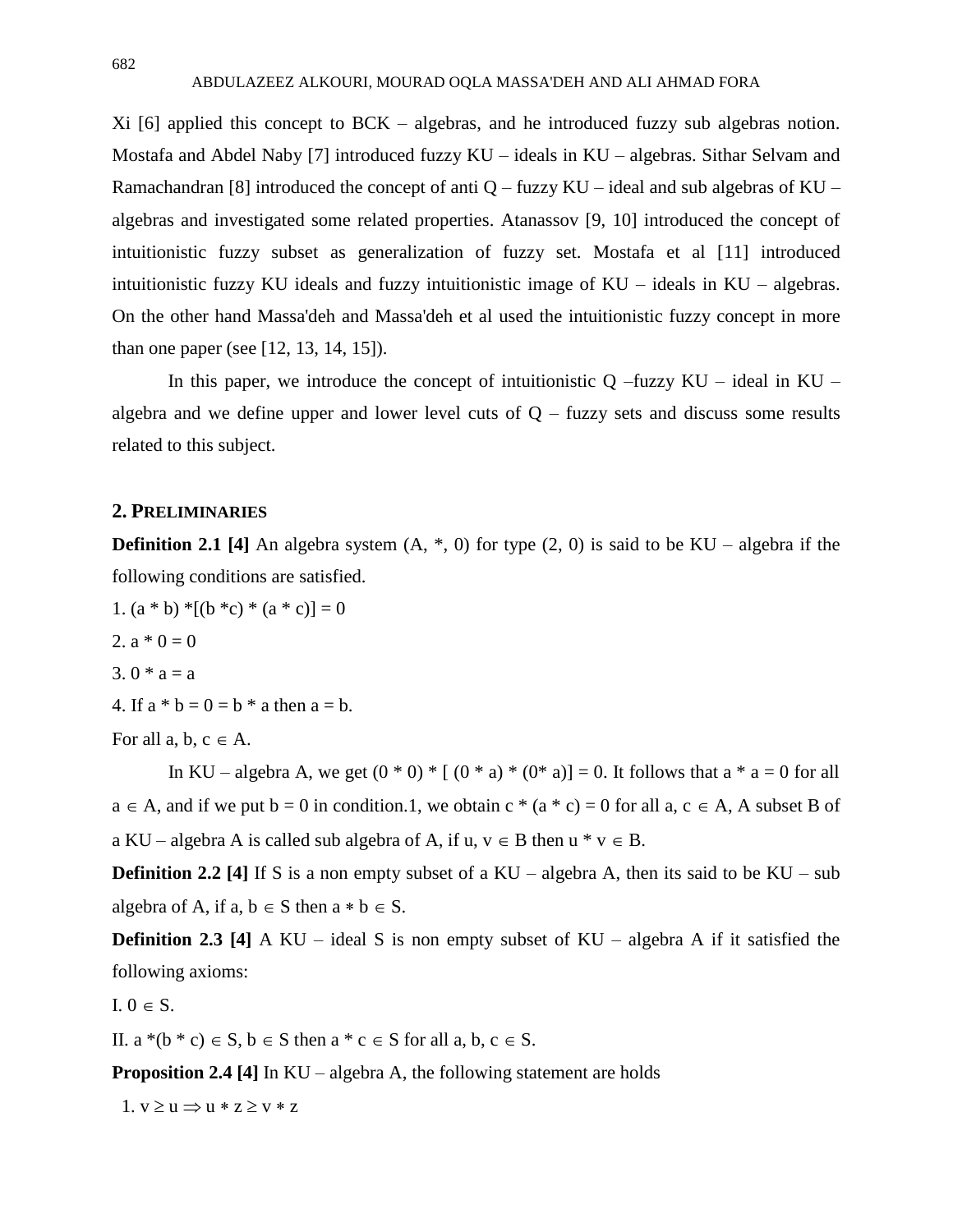3.  $v * [(v * u) * u] = 0 \forall u, v, z \in A$ 

**Proof:** Straightforward.

**Definition 2.5** [5] Let A be a nonempty set, a fuzzy subset  $\lambda$  of a set A is a mapping  $\lambda$ : A  $\rightarrow$  $[0,1]$ .

**Definition 2.6** If A, Q are any two sets, a mapping $\lambda$ : A  $\times$  Q  $\rightarrow$  [0, 1] is called Q – fuzzy set in A.

**Definition 2.7 [8]** A Q – fuzzy set  $\lambda$  in A is said to be a Q – fuzzy KU – ideal of A if

1.  $\lambda( 0, q ) \geq \lambda( u, q )$ 

2.  $\lambda(u * z, q) \ge \min \{ \lambda(u * ( v * z), q), \lambda(v, q) \}$ 

for all  $u, v, z \in A \& q \in Q$ .

**Lemma 2.8 [8]** Let  $\delta$  be a Q – fuzzy ideal of KU – algebra A

1. If  $u * v \le z$ , then  $\lambda(v, q) \ge \min \{ \lambda(u, q), \lambda(z, q) \}$ 

2.  $u \le v$ , then  $\lambda(v, q) \le \lambda(u, q)$ .

**Proof:** Straightforward.

**Definition 2.9** [8] If  $\lambda$  is a Q – fuzzy set on a KU – algebra A, then  $\lambda$  is called a Q – fuzzy KU – sub algebra of A if  $\lambda$  ( u  $*$  v, q )  $\geq$  min {  $\lambda$  ( u, q ),  $\lambda$  ( v, q ) } for all u, v  $\in$  A & q  $\in$  Q.

## **3. INTUITIONISTIC Q – FUZZY KU – IDEAL IN KU – ALGEBRA**

**Definition 3.1 [8]** Let A, Q are arbitrary non empty sets. An intuitionistic Q - fuzzy subset μ in a set A  $\times$  Q is defined as an object of the form  $\mu = \{ \langle (a,q); \delta_{\mu} (a,q), \lambda_{\mu} (a,q) \rangle : a \in A \& q \in Q \},\$ where  $\delta_{\mu}$ : A  $\times$  Q  $\rightarrow$  [0,1] and  $\lambda_{\mu}$ : A  $\times$  Q  $\rightarrow$  [0,1] define the degree of membership and the degree of non membership of the element  $(a,q) \in A \times Q$  respectively and for every  $a \in A$ ,  $q \in Q$ satisfying  $0 \leq \delta_{\mu}$  (a, q) +  $\lambda_{\mu}$  (a, q)  $\leq 1$ .

We shall use the symbol  $\mu = (\delta_{\mu}, \lambda_{\mu})$  for intuitionistic Q – fuzzy set  $\mu = \{ \langle (a,q); \delta_{\mu} (a,q), \rangle \}$  $\lambda_{\mu}$   $(a, q)$  > ;  $a \in A \& q \in Q$  }.

**Definition 3.2** An intuitionistic Q – fuzzy set  $\mu = (\delta_{\mu}, \lambda_{\mu})$  in a KU – algebra A is said to be an intuitionistic  $Q$  – fuzzy KU – sub algebra of A. If it satisfies the following conditions.

1.  $\lambda_{\mu}$ ( u \* v, q )  $\geq$  min {  $\lambda_{\mu}$ ( u, q ),  $\lambda_{\mu}$ ( v, q ) } 2.  $\delta_{\mu}$ ( u  $*$  v, q )  $\leq$  max {  $\delta_{\mu}$ ( u, q ),  $\delta_{\mu}$ ( v, q ) }

For all  $u, v \in A \& g \in Q$ .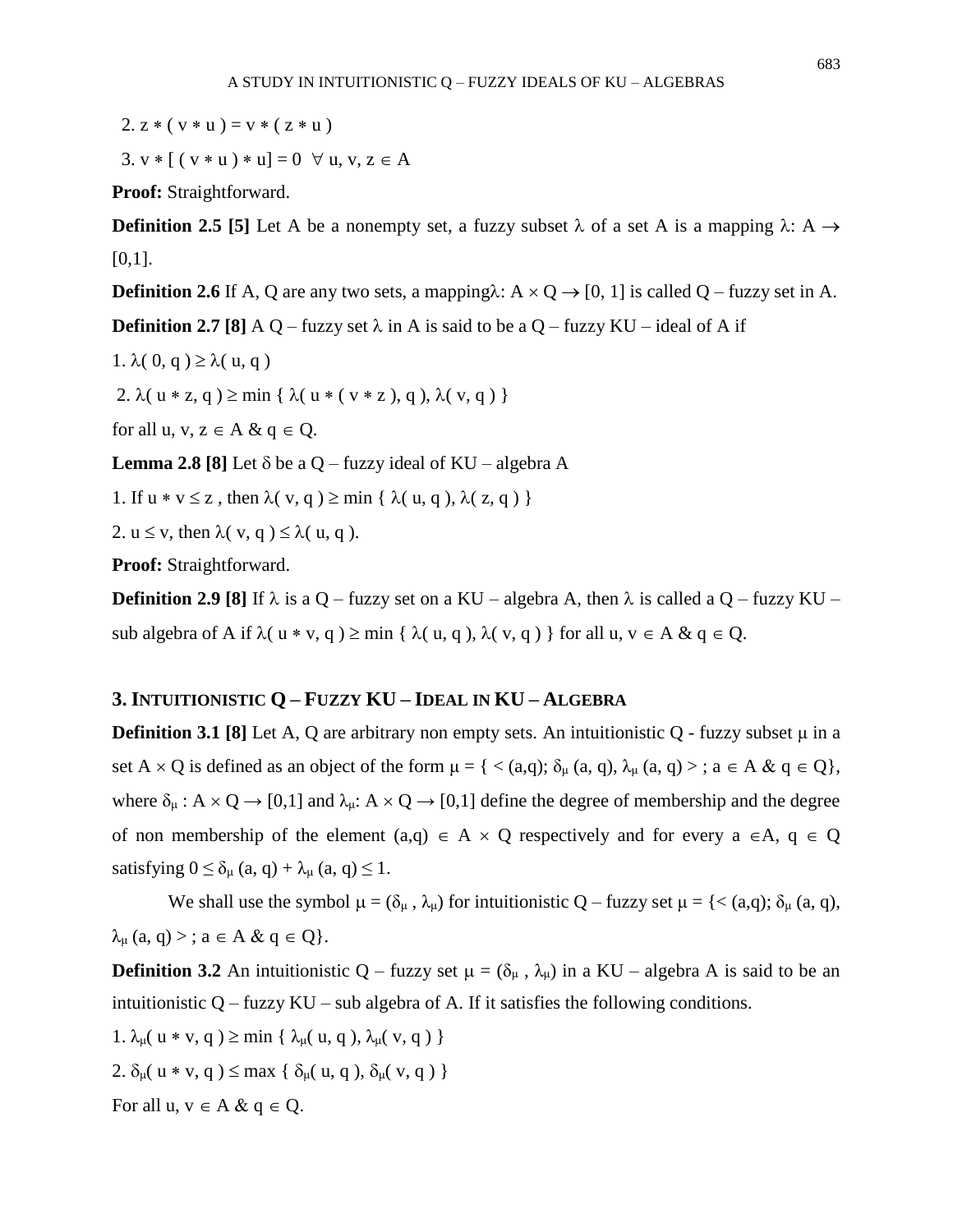**Lemma** 3.3 If  $\mu = (\delta_{\mu}, \lambda_{\mu})$  is an intuitionistic Q – fuzzy sub algebra of A, then  $\lambda_{\mu}$  (0, q)  $\geq \lambda_{\mu}$  (u, q ) and  $\delta_{\mu}$ ( 0, q )  $\leq \delta_{\mu}$ ( u, q ) for all  $\mu \in A \& \ q \in Q$ .

# **Proof:**

 $\lambda_{\mu}$ (u \* u, q )  $\geq$  min {  $\lambda_{\mu}$ ( u, q ),  $\lambda_{\mu}$ ( u, q )  $\} = \lambda_{\mu}$ ( u, q ) =  $\lambda_{\mu}$ ( 0, q )

and  $\delta_{\mu}([0, q]) = \delta_{\mu}([u * v, q]) \leq \max \{ \delta_{\mu}([u, q]) , \delta_{\mu}([u, q]) \} = \delta_{\mu}([u, q])$ .

**Definition 3.4** An intuitionistic Q – fuzzy set  $\mu = (\delta_{\mu}, \lambda_{\mu})$  in a KU – algebra A is said to be an intuitionistic  $Q$  – fuzzy ideal of A, if it satisfy the following conditions

1. 
$$
\lambda_{\mu}(0, q) \ge \lambda_{\mu}(u, q)
$$
 and  $\delta_{\mu}(0, q) \le \delta_{\mu}(u, q)$ 

2.  $\lambda_{\mu}$ ( u \* z, q )  $\geq$  min {  $\lambda_{\mu}$ ( u \*(v \* z), q ),  $\lambda_{\mu}$ ( v, q ) }

3. 
$$
\delta_{\mu}(u * z, q) \le \max \{ \delta_{\mu}(u * (v * z), q), \delta_{\mu}(v, q) \}
$$

For all  $u, v, z \in A \& q \in Q$ .

**Theorem 3.5** Let  $\mu$  be an intuitionistic Q – fuzzy KU – ideal of KU – algebra A such that u  $\ast$  v

## $\leq$  z, then

1.  $\lambda_{\mu}(v, q) \ge \min \{ \lambda_{\mu}(u, q), \lambda_{\mu}(v, q) \}$ 

2.  $\delta_{\mu}(v, q) \le \max \{ \delta_{\mu}(u, q), \delta_{\mu}(v, q) \}$ 

For all  $u, v \in A \& g \in Q$ .

# **Proof:**

```
We know u * v \le z for all u, v, z \in A thus z * (u * v) = 0. Now
1. \lambda_{\mu}( v, q) = \lambda_{\mu}( 0 *v, q)
\geq min {\lambda<sub>u</sub>( 0 *( u * v ), q ), \lambda<sub>u</sub>( u, q ) }
= min {\lambda_{\mu} ( u * v, q ), \lambda_{\mu}( u, q ) }
\geq min { min { \lambda_{\mu}( u * ( z * v ), q ), \lambda_{\mu}( z, q ) }, \lambda_{\mu}( u, q ) }
= min { min { \lambda_{\mu}( z *( u * v ), q ), \lambda_{\mu}( z, q ) }, \lambda_{\mu}( u, q ) }
= min { min { \lambda_{\mu}( 0, q ), \lambda_{\mu}( v, q ) }, \lambda_{\mu}( u, q ) }
= min {\lambda_{\mu}( u, q ), \lambda_{\mu}( v, q ) }
Therefore \lambda_{\mu}(v, q) \ge \min \{ \lambda_{\mu}(u, q), \lambda_{\mu}(v, q) \}.2. \delta_{\mu}(\mathbf{v}, \mathbf{q}) = \delta_{\mu}(\mathbf{0} * \mathbf{v}, \mathbf{q})\leq max {\delta_{\mu}( 0 *( u * v ), q ), \delta_{\mu}( u, q ) }
= max {\delta_{\mu} ( u * v, q ), \delta_{\mu}( u, q ) }
\leq max { max { \delta_{\mu}( u * ( z * v ), q ), \delta_{\mu}( z, q ) }, \delta_{\mu}( u, q ) }
```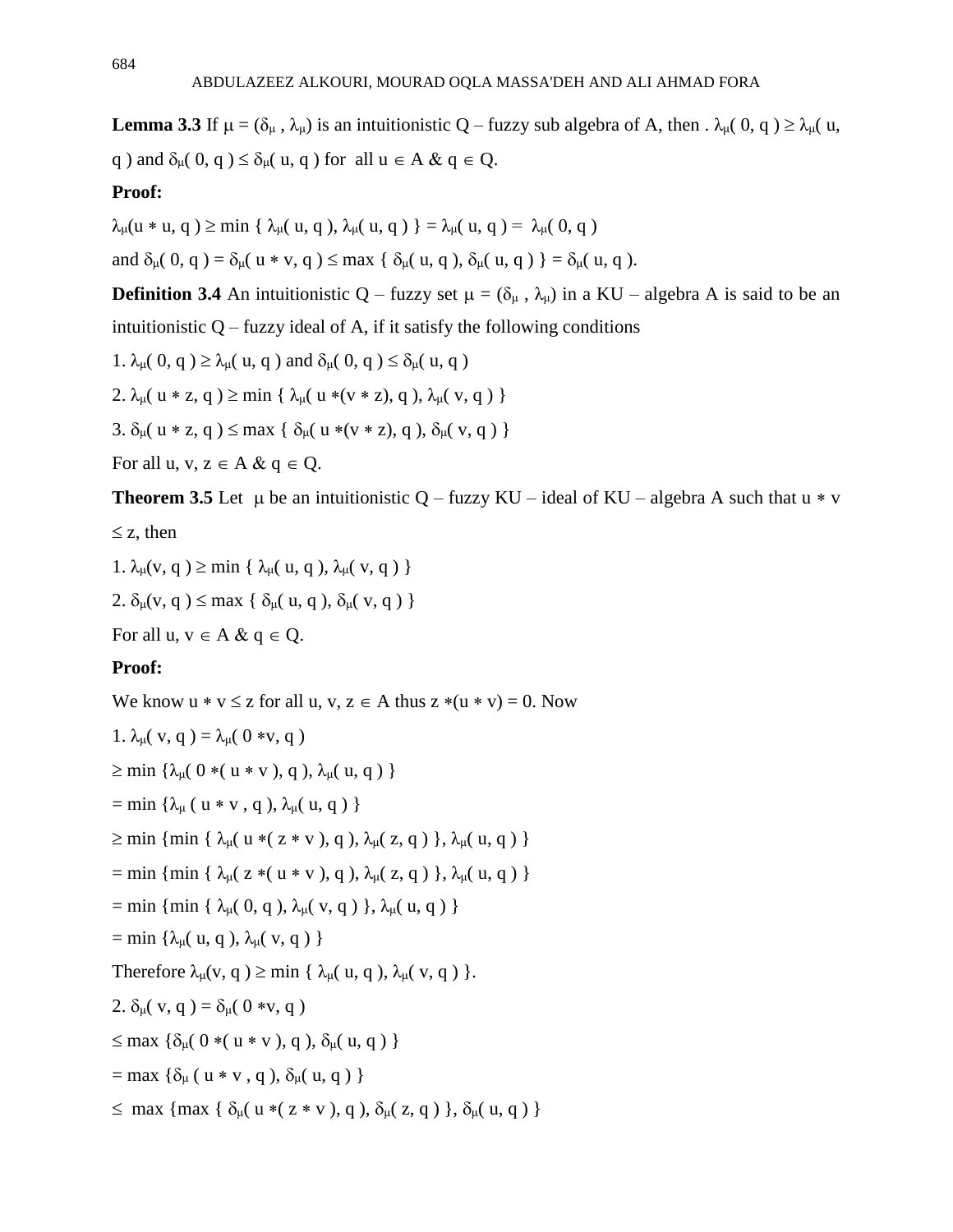= max { max {  $\delta_{\mu}$ ( z \*( u \* v ), q ),  $\delta_{\mu}$ ( z, q ) },  $\delta_{\mu}$ ( u, q ) }

$$
= max \{ max \{ \delta_{\mu}(0, q), \delta_{\mu}(v, q) \}, \delta_{\mu}(u, q) \}
$$

 $=$  max { $\delta_{\mu}$ ( u, q ),  $\delta_{\mu}$ ( v, q ) }

Therefore  $\delta_{\mu}(v, q) \le \max \{ \delta_{\mu}(u, q), \delta_{\mu}(v, q) \}.$ 

**Theorem 3.6** If  $\mu$  is an intuitionistic Q – fuzzy KU – ideal of KU – algebra A, then for all

 $u, v \in A \& q \in Q$ , we have  $\lambda_{\mu}( u * ( u * v ), q ) \geq \lambda_{\mu}( v, q )$  and  $\delta_{\mu}( u * ( u * v ), q ) \leq \delta_{\mu}( v, q )$ .

# **Proof:**

Let  $u, v \in A \& q \in Q$ . Then  $\lambda_{\mu}$ ( u \*( u \* v ), q )  $\geq$  min {  $\lambda_{\mu}$ ( u \*( u \* v ), q ),  $\lambda_{\mu}$ ( v, q )} = min {  $\lambda_{\mu}$ ( u \*( v \* v )), q ),  $\lambda_{\mu}$ ( v, q )} = min {  $\lambda_{\mu}$ ( u \*( u \* 0 ), q ),  $\lambda_{\mu}$ ( v, q )}  $=$  min {  $\lambda_{\mu}$ ( u  $\ast$  0 ), q ),  $\lambda_{\mu}$ ( v, q )}  $=$  min {  $\lambda_{\mu}$ ( 0, q ),  $\lambda_{\mu}$ ( v, q )}  $=\lambda_{\mu}(\mathbf{v},\mathbf{q})$ Hence  $\lambda_{\mu}$ ( u  $*($  u  $*$  v ), q  $) \geq \lambda_{\mu}$ ( v, q ). On the other hand  $\delta_{\mu}$ ( u \*( u \* v ), q )  $\leq$  max {  $\delta_{\mu}$ ( u \*( u \* v ), q ),  $\delta_{\mu}$ ( v, q )} = max {  $\delta_{\mu}$ ( u \*( u \*( v \* v )), q ),  $\delta_{\mu}$ ( v, q )}  $=$  max {  $\delta_{\mu}$ ( u  $*($  u  $*$  0 ), q ),  $\delta_{\mu}$ ( v, q )} = max {  $\delta_{\mu}$ ( **u**  $*$  0 ), **q** ),  $\delta_{\mu}$ ( **v**, **q** )}  $=$  max {  $\delta_{\mu}$ ( 0, q ),  $\delta_{\mu}$ ( v, q )}

$$
= \delta_{\mu}(v, q)
$$

Hence  $\delta_{\mu}$ ( u  $*($  u  $*$  v ), q  $) \leq \delta_{\mu}$ ( v, q ).

**Definition 3.7** For any  $\alpha$ ,  $\beta \in [0, 1]$  and a Q – fuzzy set  $\mu$  in a non empty set A, the set  $\mu^{\alpha} = {\mu}$  $A, q \in Q$ ;  $\mu(u, q) \ge \alpha$ } is called an upper  $\alpha$  – level cut of  $\mu$  and  $\mu_{\beta} = \{u \in A, q \in Q; \mu(u, q) \le \alpha\}$  $β$ } is called a lower  $β$  – level cut of  $μ$ .

**Theorem 3.8** If  $\mu$  is an intuitionistic Q – fuzzy KU – ideal of KU – algebra A, then  $\mu^{\alpha}{}_{\lambda\mu}$ ,  $\mu_{\beta\delta\mu}$ are a KU – ideal of A for every  $\alpha, \beta \in [0, 1]$ .

# **Proof:**

Hence  $\mu$  is an intuitionistic Q – fuzzy KU – ideal of A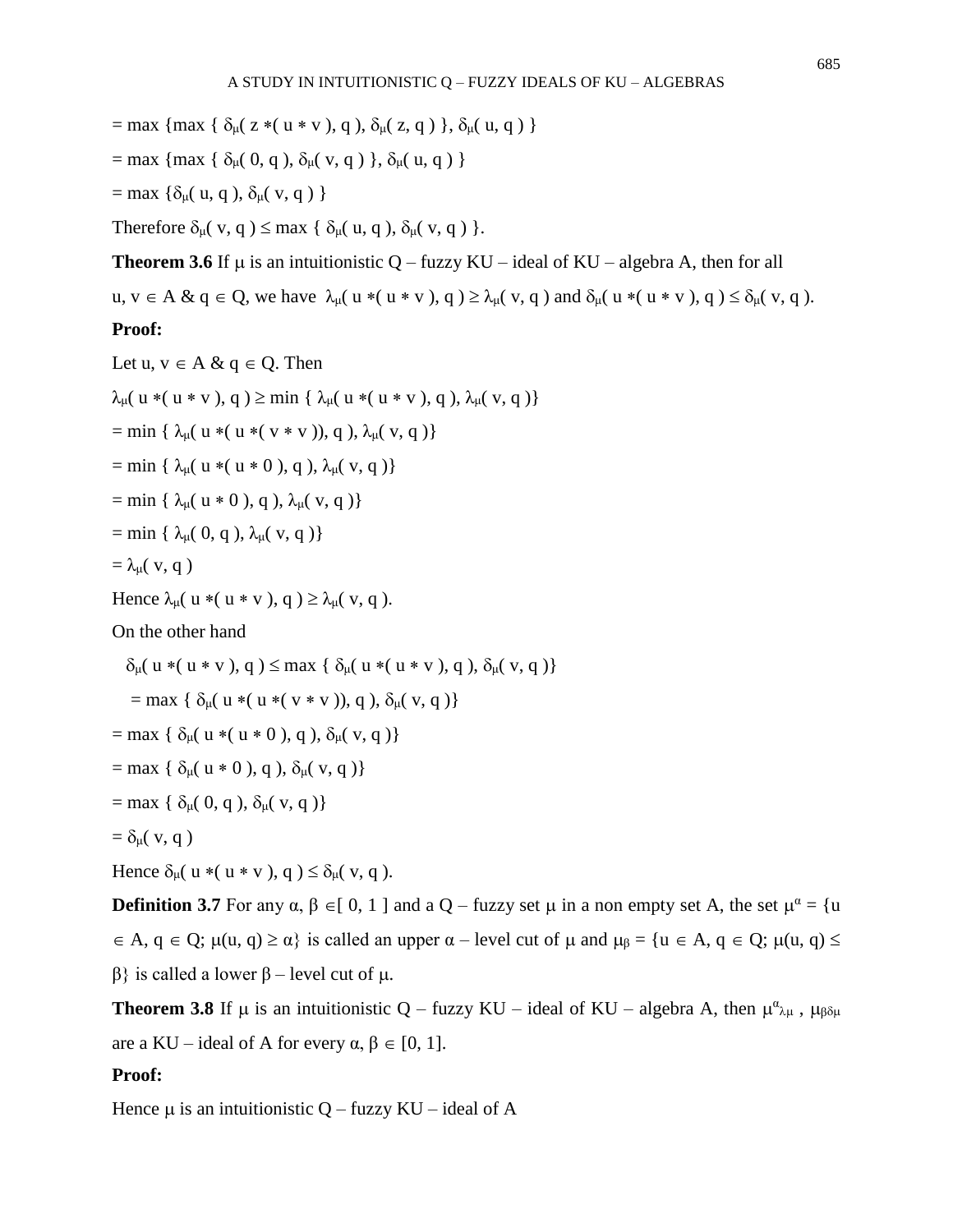1. Let  $u \in \mu^{\alpha} \lambda_{\mu}$  this means that  $\lambda_{\mu}(u, q) \ge \alpha$ ,  $\lambda_{\mu}([0, q]) = \lambda_{\mu}([v * 0), q])$  $\geq$  min {  $\lambda$ <sub>u</sub>( v \*( u \* 0 ), q ),  $\lambda$ <sub>u</sub>( u, q )} = min {  $\lambda_{\mu}((v * 0), q), \lambda_{\mu}(u, q)$ }  $=$  min {  $\lambda_{\mu}$ ( 0, q ),  $\lambda_{\mu}$ ( u, q )}  $=\lambda_{\mu}$ ( u, q)

```
\geq \alpha
```

```
Thus 0 \in \mu^{\alpha}{}_{\lambda\mu}.
```
2. Let  $u * (v * z) \in \mu^{\alpha} \lambda \mu$  and  $v \in \mu^{\alpha} \lambda \mu$  for all  $u, v, z \in A \& q \in Q$ ,  $u * (v * z) \in \mu^{\alpha} \lambda \mu$  and  $v \in \mu^{\alpha} \lambda \mu$ for all u, v, z  $\in$  A this implies that  $\lambda_{\mu}$  (  $u * ( v * z )$ , q  $) \ge \alpha$  and  $\lambda_{\mu}$  ( $v$ , q  $) \ge \alpha$ .  $\lambda_{\mu}$  ( $v * z$ ), q  $) \ge$ min{  $\lambda_{\mu}$ ( u \*( v \* z), q),  $\lambda_{\mu}$ ( v, q)}  $\geq$  min{ $\alpha$ ,  $\alpha$ } =  $\alpha$ , thus v \* z  $\in \mu^{\alpha}{}_{\lambda\mu}$  and we get  $\mu^{\alpha}{}_{\lambda\mu}$  an KU – ideal of A for every  $\alpha \in [0, 1]$ .

On the other hand

1. Let  $u \in \mu_{\beta} \delta_{\mu}$  this means that  $\delta_{\mu}(u, q) \leq \beta$ ,

 $\delta_{\mu}$  ( 0, q ) =  $\delta_{\mu}$  ( v  $*$  0 ), q )

 $\leq$  max {  $\delta_{\mu}$  ( v \* ( u \* 0 ), q ),  $\delta_{\mu}$  ( u, q )}

 $=$  max {  $\delta_{\mu}$  (( v  $*$  0 ), q ),  $\delta_{\mu}$  ( u, q )}

 $=$  max {  $\delta_{\mu}$  ( 0, q ),  $\delta_{\mu}$  ( u, q )}

 $= \delta_{\mu}$  ( u, q )

 $\leq$  β

Thus  $0 \in \mu_{\beta \delta \mu}$ .

2. Let  $u * ( v * z ) \in \mu_{\beta \delta \mu}$  and  $v \in \mu_{\beta \delta \mu}$  for all  $u, v, z \in A \& q \in Q$ ,  $u * ( v * z ) \in \mu_{\beta \delta \mu}$  and  $v \in \mu_{\beta \delta \mu}$ for all u, v, z  $\in$  A this implies that  $\delta_{\mu}$  ( u  $*( v * z )$ , q  $)\leq \beta$  and  $\delta_{\mu}$  (v, q  $)\leq \beta$ .  $\delta_{\mu}$  ((v  $* z$ ), q  $)\leq$ max{  $\delta_{\mu}$  (  $\mu * (\nu * z)$ , q ),  $\delta_{\mu}$  ( v, q )}  $\leq$  max{ $\beta$ ,  $\beta$ } =  $\beta$ , thus  $\nu * z \in \mu_{\beta\delta\mu}$  and we get  $\mu_{\beta\delta\mu}$  an KU – ideal of A for every  $\beta \in [0, 1]$ .

**Theorem 3.9** Let  $\mu$  be an intuitionistic Q – fuzzy set of KU – algebra A. If for each  $\alpha$ ,  $\beta \in [0, 1]$ , and  $\mu^{\alpha}{}_{\lambda\mu}$ ,  $\mu_{\beta\delta\mu}$  is a KU – ideal of A, then  $\mu$  is an intuitionistic Q – fuzzy KU – ideal of A. **Proof:** Straightforward.

686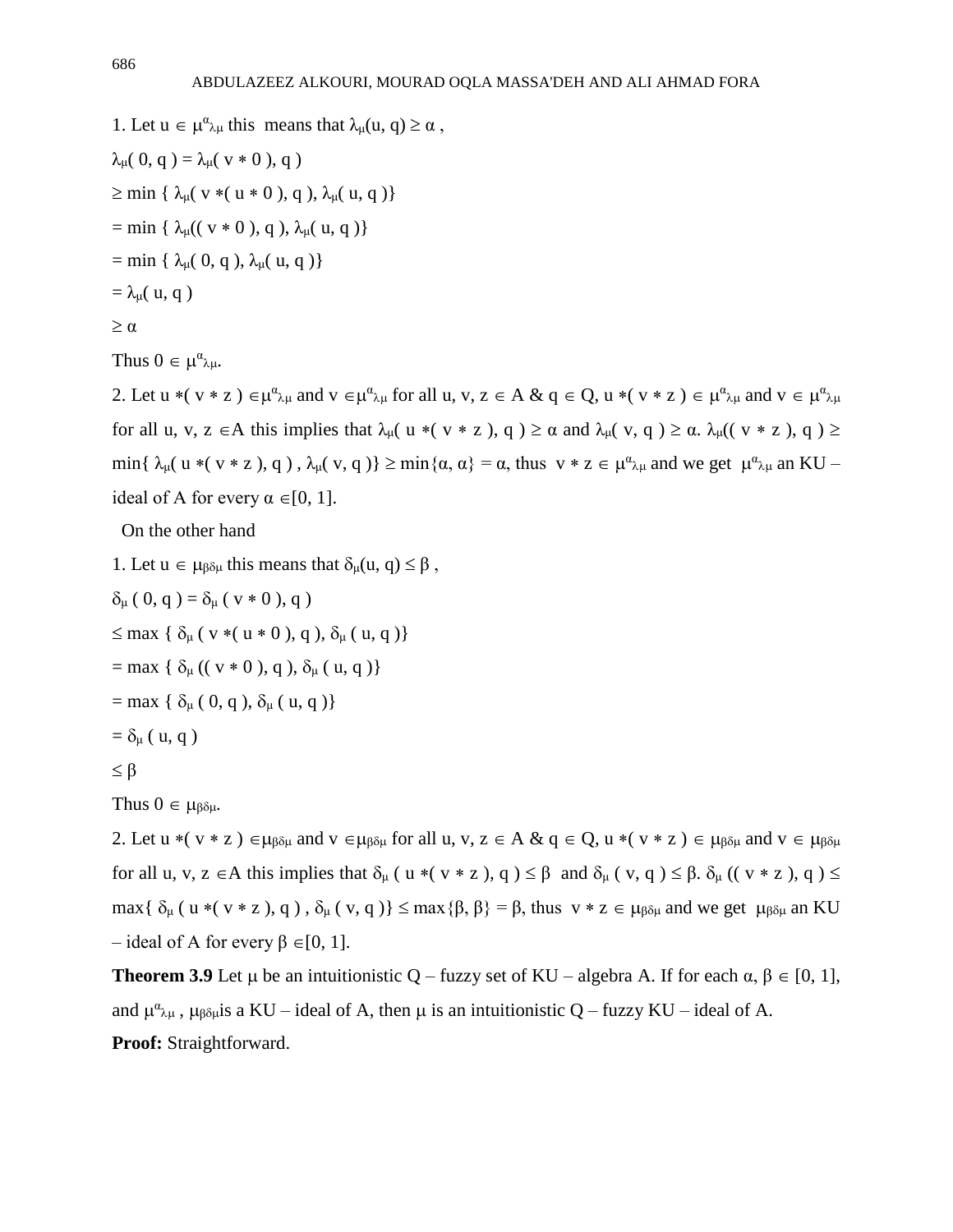**Theorem 3.10** An intuitionistic Q – fuzzy set  $\mu = (\delta_{\mu}, \lambda_{\mu})$  is an intuitionistic Q – fuzzy KU – ideal of A if and only if for all  $\alpha, \beta \in [0, 1]$ , the set  $\mu^{\alpha}{}_{\lambda\mu}$  and  $\mu_{\beta\delta\mu}$  are either empty or KU – ideal of A.

### **Proof:**

 $\Rightarrow$  Let  $\mu = (\delta_{\mu}, \lambda_{\mu})$  is an intuitionistic Q – fuzzy KU – ideal of A and  $\mu^{\alpha}{}_{\lambda\mu} \neq \phi \neq \mu_{\beta\delta\mu}$ . Since  $\lambda_{\mu}$  (0, q  $0 \ge \alpha$  and  $\delta_{\mu}$  ( 0, q  $0 \le \beta$ , let u, v,  $z \in A$  be such that  $u * (v * z) \in \mu^{\alpha} \lambda_{\mu}$ ,  $v \in \mu^{\alpha} \lambda_{\mu}$ . Then  $\lambda_{\mu}$  ( $u * (x \le \beta)$  $v * z$ ),  $q$ )  $\ge \alpha$  and  $\lambda_{\mu}$ ( v, q)  $\ge \alpha$ , it follows that  $\lambda_{\mu}$ (  $u * z$ ), q)  $\ge \min \{\lambda_{\mu}$ (  $v * z$ ), q),  $\lambda_{\mu}$ ( v, q )  $\geq \alpha$  thus  $u * z \in \mu^{\alpha} \lambda \mu$ . Therefore  $\mu^{\alpha} \lambda \mu$  is an KU – ideal of A.

On the other hand, if u, v,  $z \in A$  such that  $u * ( v * z ) \in \mu_{\beta \delta \mu}$ , then  $\delta_{\mu}( u * ( v * z ), q ) \leq \beta$  and  $\delta_{\mu}(v, q) \leq \beta$  thus  $\delta_{\mu}(u * z), q \leq \max \{\delta_{\mu}(u * (v * z), q), \delta_{\mu}(v, q)\} \leq \beta$  thus  $u * z \in \mu_{\beta \delta \mu}$ . Therefore  $\mu_{\beta\delta\mu}$  is an KU – ideal of A.

 $\Leftarrow$  Suppose that for each  $\alpha, \beta \in [0, 1]$ , the sets  $\mu^{\alpha}{}_{\lambda\mu}$  and  $\mu_{\beta\delta\mu}$  are either empty or KU – ideal of A. For any  $u \in A$ , let  $\lambda_{\mu}(u, q) = \alpha$  and  $\delta_{\mu}(u, q) = \beta$ , then  $u \in \mu^{\alpha}{}_{\lambda\mu} \cap \mu_{\beta\delta\mu}$  and  $\mu^{\alpha}{}_{\lambda\mu} \neq \phi \neq \mu_{\beta\delta\mu}$ . Since  $\mu^{\alpha}{}_{\lambda\mu}$  and  $\mu_{\beta\delta\mu}$  are KU – ideal of A, therefore  $0 \in \mu^{\alpha}{}_{\lambda\mu} \cap \mu_{\beta\delta\mu}$  hence  $\lambda_{\mu}$ (0, q)  $\geq \alpha = \lambda_{\mu}$ (u, q ) and  $\delta_{\mu}$  ( 0, q )  $\leq \beta = \delta_{\mu}$  ( u, q ) for all  $u \in A$ . If there exist d, e,  $f \in A$  be such that  $\lambda_{\mu}$  (  $d * f$ , q )  $\geq$  min {  $\lambda_{\mu}$ (d \*( e \* f), q),  $\lambda_{\mu}$ ( e, q)} by taking  $\alpha_0 = \frac{1}{2}$ {  $\lambda_{\mu}$ ( d \* f, q) + min {  $\lambda_{\mu}$ (d \*( e \* f), q),  $\lambda_{\mu}$ (e, q)}} we get  $\lambda_{\mu}$ (d \* f, q) <  $\alpha_0$  < min {  $\lambda_{\mu}$ (d \* (e \* f), q),  $\lambda_{\mu}$ (e, q)}and hence d \* e  $\notin \mu^{\alpha 0}$ <sub> $\lambda$  $\mu$ </sub>,  $d * (e * f) \in \mu^{\alpha 0}$ <sub> $\lambda$  $\mu$ </sub> and  $e \in \mu^{\alpha 0}$ <sub> $\lambda$  $\mu$ </sub>, this means that  $\mu^{\alpha 0}$ <sub> $\lambda$  $\mu$ </sub> is not an KU – ideal of A and this is contradiction. Now, assume that there exist u, v,  $z \in A$  such that  $\delta_{\mu}((u * z), q) \geq \max \{\delta_{\mu}(\alpha, z) \}$ u \*( v \* z ), q ),  $\delta_{\mu}$ ( v, q )} by taking  $\beta_0 = \frac{1}{2} {\delta_{\mu}}(u * z, q) + \max {\delta_{\mu}}(u * (v * z), q)$ ,  $\delta_{\mu}$ ( v, q )}} we get max  $\{\delta_u(u*( v * z), q), \delta_u(v, q)\}\}< \beta_0 < \delta_u(u * z, q)$  thus  $u*( v * z) \in \mu_{\beta_0\delta_\mu}$  and  $v \in$  $\mu_{\beta 0 \delta \mu}$  while ( x \* z )  $\notin \mu_{\beta 0 \delta \mu}$  which is contradiction and this complete proof.

**Definition 3.11** Let A be an KU – algebra and a,  $b \in A$ , we can define a set U(a, b) = { a  $\in$  A; a  $*(b * a) = 0$ . It easy to see that 0, a,  $b \in U(a, b)$  for all a,  $b \in A$ .

**Theorem 3.12** Let  $\mu$  be an intuitionistic Q – fuzzy set in KU – algebra A. Then  $\mu$  is an intuitionistic Q – fuzzy KU – ideal of A if and only if  $\mu$  satisfies the following condition. For all  $a, b \in A$ ;  $\alpha, \beta \in [0, 1]$ ,  $(a, b) \in \mu^{\alpha}{}_{\lambda\mu}$  thus  $U(a, b) \subseteq \mu^{\alpha}{}_{\lambda\mu}$  and  $(a, b) \in \mu_{\beta\delta\mu}$  thus  $U(a, b) \subseteq \mu_{\beta\delta\mu}$ .

#### **Proof:**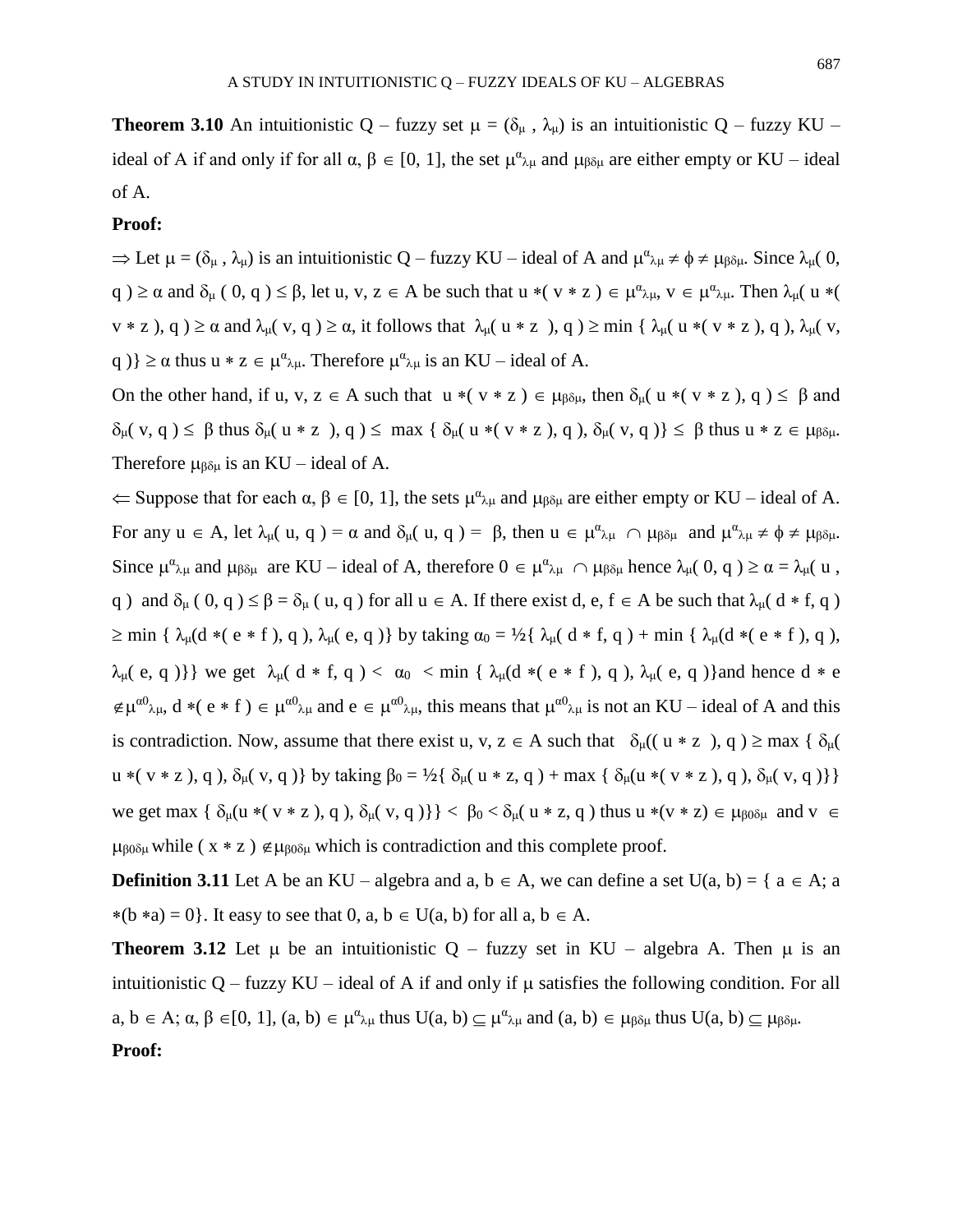$\Rightarrow$  Suppose that  $\mu$  is an intuitionistic Q – fuzzy KU – ideal of A, now let u,  $v \in \mu^{\alpha}{}_{\lambda\mu}$ . Then  $\lambda_{\mu}$ (u, q)  $\ge \alpha$  and  $\lambda_{\mu}(v, q) \ge \alpha$  let  $a \in U(u, v)$ . Then  $u * (v * a) = 0$ , now  $\lambda_{\mu}(a, q) = \lambda_{\mu}(a * 0, q)$  $\geq$  min {  $\lambda_{\mu}$ (0 \*( v \* a ), q ),  $\lambda_{\mu}$ ( v, q )}  $=$  min {  $\lambda_{\mu}$ (v  $*$  a ), q ),  $\lambda_{\mu}$ (v, q )}  $\geq$  min { min{ $\lambda_{\mu}$ (v \*( u \* a ), q ),  $\lambda_{\mu}$ ( u, q )},  $\lambda_{\mu}$ ( v, q )} = min { min{ $\lambda_{\mu}$ (u \*( v \* a ), q ),  $\lambda_{\mu}$ ( u, q )},  $\lambda_{\mu}$ ( v, q )} = min { min{ $\lambda_{\mu}$ (0, q),  $\lambda_{\mu}$ (u, q)},  $\lambda_{\mu}$ (v, q)}  $=$  min{ $\lambda_{\mu}$ (u, q),  $\lambda_{\mu}$ (v, q)} = min  $\{\alpha, \alpha\}$  $= \alpha$ . Thus  $\lambda_{\mu}$ (a, q)  $\geq \alpha$ . And hence  $a \in \mu^{\alpha}{}_{\lambda\mu}$  therefore  $U(a, b) \subseteq \mu^{\alpha}{}_{\lambda\mu}$ And let u,  $v \in \mu_{\beta \delta \mu}$ . Then  $\delta_{\mu}(u, q) \leq \beta$  and  $\delta_{\mu}(v, q) \leq \beta$  let  $a \in U(u, v)$ . Then  $u * (v * a) = 0$ , now  $\delta_{\mu}$ ( a, q) =  $\delta_{\mu}$ ( a \* 0, q)  $\leq$  max {  $\delta_{\mu}$ (0  $*( v * a), q$ ),  $\delta_{\mu}$ (v, q)}  $=$  max {  $\delta_{\mu}$ (v \* a ), q ),  $\delta_{\mu}$ (v, q )}  $\leq$  max { max{ $\delta_{\mu}$ (v \*( u \* a ), q ),  $\delta_{\mu}$ ( u, q )},  $\delta_{\mu}$ ( v, q )} = max { max{ $\delta_{\mu}$ (u \*( v \* a ), q ),  $\delta_{\mu}$ ( u, q )},  $\delta_{\mu}$ ( v, q )} = max { max{ $\delta_{\mu}$ (0, q),  $\delta_{\mu}$ ( u, q)},  $\delta_{\mu}$ ( v, q)}  $=$  max $\{\delta_{\mu}(u, q), \delta_{\mu}(v, q)\}$  $=$  min  $\{\beta, \beta\}$  $= \beta$ . Thus  $\delta_{\mathfrak{u}}(a, q) \leq \beta$ . And hence  $a \in \mu_{\beta\delta\mathfrak{u}}$  therefore  $U(a, b) \subset \mu_{\beta\delta\mathfrak{u}}$  $\Leftarrow$  Assume that  $U(a, b) \subseteq \mu^{\alpha}{}_{\lambda\mu}$ , its clear that  $0 \in U(a, b) \subseteq \mu^{\alpha}{}_{\lambda\mu}$  for all  $a, b \in A$ Now, let u, v, z  $\in$  A such that u  $*(v * z) \in \mu^{\alpha}{}_{\lambda\mu}$  and  $v \in \mu^{\alpha}{}_{\lambda\mu}$  since  $(u * (v * z)) * (v * (u * z)) =$  $(v*(u*z))*(u*(v*z)) = 0$  and we have  $u*z \in U(u*(v*z), v) \subseteq \mu_{\beta\delta\mu}$ . Thus  $\mu^{\alpha}{}_{\lambda\mu}$  is an KU – ideal of A. And, suppose that  $U(a, b) \subseteq \mu_{\beta\delta\mu}$  its clear that  $0 \in U(a, b) \subseteq \mu_{\beta\delta\mu}$  for all  $a, b \in A$ Now, let u, v,  $z \in A$  such that  $u * ( v * z) \in \mu_{\beta \delta \mu}$  and  $v \in \mu_{\beta \delta \mu}$  since  $(u * ( v * z) * ( v * ( u * z)) =$  $(v * (u * z)) * (u * (v * z)) = 0$  and we have  $u * z \in U(u * (v * z), v) \subset \mu_{\beta} u$ . Thus  $\mu_{\beta} u$  is an KU – ideal of A.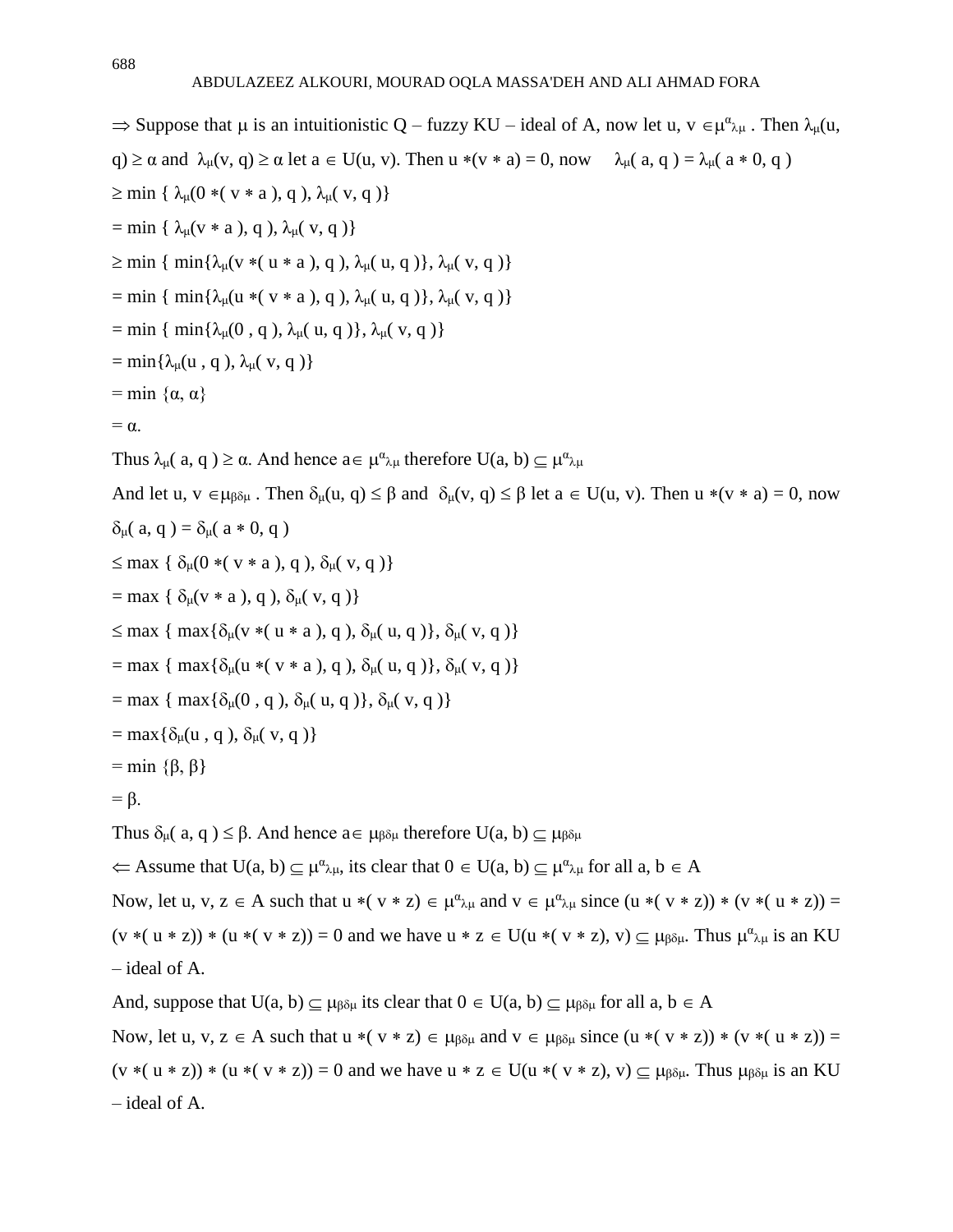Therefore, by Theorem 3.9  $\mu$  is an intuitionistic Q – fuzzy KU – ideal of A.

**Definition 3.13** An intuitionistic Q – fuzzy set  $\mu$  in KU- algebra A is said to be intuitionistic Q – fuzzy sub algebra of A if

1.  $\lambda_{\mu}$ ( a \* b, q)  $\geq$  min{  $\lambda_{\mu}$ (a, q),  $\lambda_{\mu}$ (b, q)}

2.  $\delta_{\mu}(a * b, q) \le \max \{ \delta_{\mu}(a, q), \delta_{\mu}(b, q) \}$ 

For all a,  $b \in A \& q \in Q$ .

**Theorem 3.14** Let  $\mu$  be an intuitionistic Q – fuzzy sub algebra of a KU – algebra A then.

1.  $\lambda_{\mu}$ ( 0, q)  $\geq \lambda_{\mu}$ ( a, q) 2.  $\delta_{\mu}$ ( 0, q )  $\leq \delta_{\mu}$ (a, q) For all  $a \in A \& q \in Q$ .

### **Proof:**

We know  $a * a = 0$  for any  $a \in A$ , then

1.  $\lambda_{\mu}$ (0, q) =  $\lambda_{\mu}$ (a \* a, q)  $\geq$  min{  $\lambda_{\mu}(a, q)$ ,  $\lambda_{\mu}(a, q)$ }  $=\lambda_{\mu}(a, q)$ 

And we get  $\lambda_{\mu}$ ( 0, q)  $\geq \lambda_{\mu}$ ( a, q).

2.  $\delta_{\mu}$ ( 0, q ) =  $\delta_{\mu}$ (a \* a , q )  $\leq$  max {  $\delta_{\mu}$ (a, q ),  $\delta_{\mu}$ (a, q )}  $= \delta_{\mu}(a, q)$ 

Hence  $\delta_{\mu}$ ( 0, q )  $\leq \delta_{\mu}$ (a, q ).

**Corollary 3.15** If A is a KU – algebra, then an intuitionistic Q – fuzzy set  $\mu$  is an intuitionistic Q – fuzzy sub algebra if and only if for every  $\alpha, \beta \in [0, 1]$ ,  $\mu^{\alpha}{}_{\lambda\mu}$  and  $\mu_{\beta\delta\mu}$  are either empty or KU – sub algebra of A.

## **Proof:**

 $\Rightarrow$  Assume that is an intuitionistic Q – fuzzy sub algebra and  $\mu^{\alpha}{}_{\lambda\mu} \neq \phi \neq \mu_{\beta\delta\mu}$ 

for any  $u, v \in \mu^{\alpha} \lambda_{\mu}$  and  $q \in Q$ , we have  $\lambda_{\mu}(u * v, q) \ge \min\{\lambda_{\mu}(u, q), \lambda_{\mu}(v, q)\} \ge \alpha$  then  $u * v \in Q$  $\mu^{\alpha}{}_{\lambda\mu}$  and hence  $\mu^{\alpha}{}_{\lambda\mu}$  is a KU – sub algebra of A. On the other hand u,  $v \in \mu_{\beta\delta\mu}$  and  $q \in Q$ , we have  $\delta_{\mu}(u * v, q) \leq \max \{\delta_{\mu}(u, q), \delta_{\mu}(v, q)\} \leq \beta$  then  $u * v \in \mu_{\beta\delta\mu}$  and hence  $\mu_{\beta\delta\mu}$  is a KU – sub algebra of A.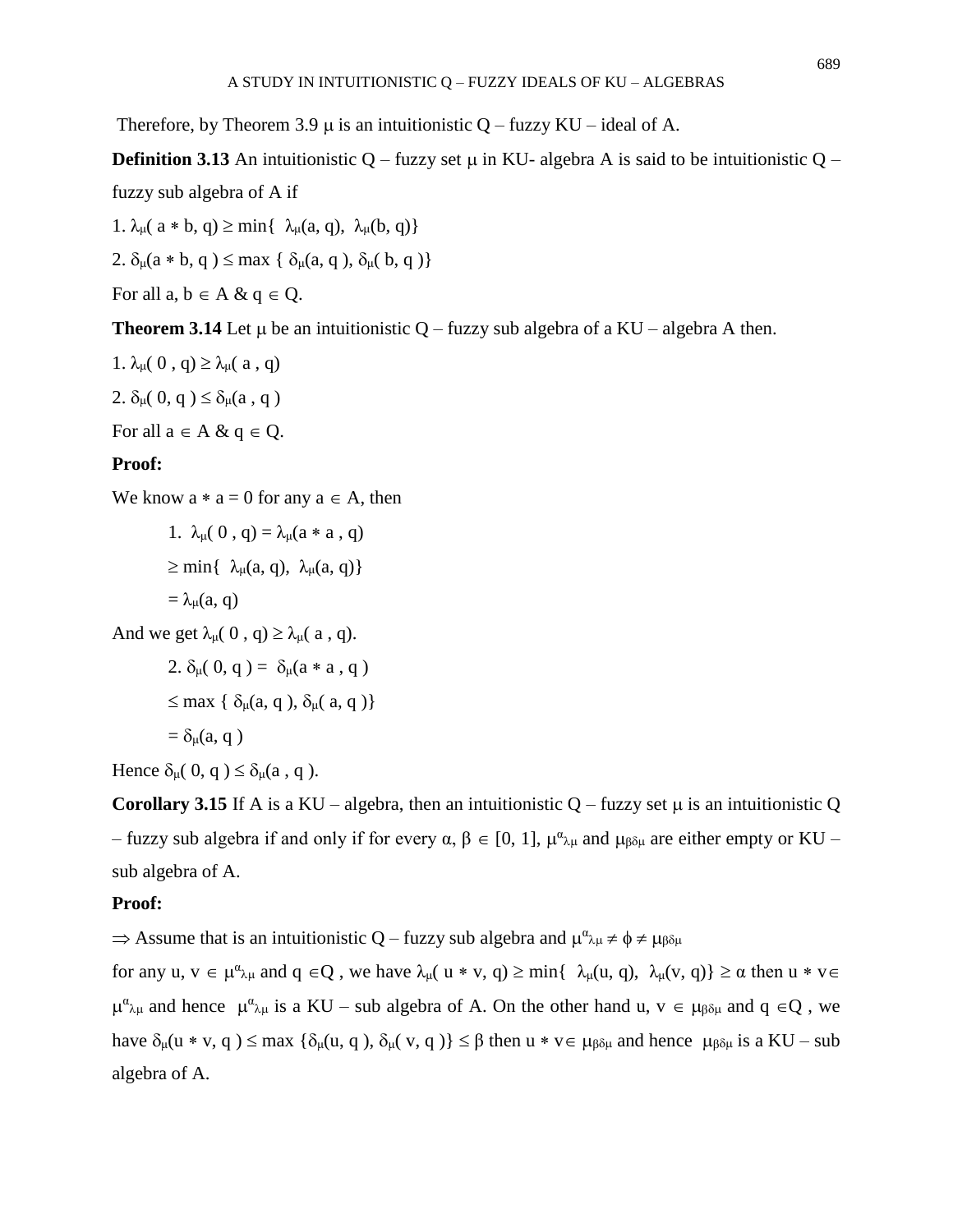$\Leftarrow$  Suppose that  $\alpha_{\lambda\mu}$  and  $\mu_{\beta\delta\mu}$  are KU – sub algebra of A, for any u,  $v \in \mu^{\alpha}{}_{\lambda\mu}$  then  $u * v \in \mu^{\alpha}{}_{\lambda\mu}$  take  $\alpha = \min\{\ \lambda_{\mu}(u, q), \ \lambda_{\mu}(v, q)\}\$ therefore  $\lambda_{\mu}(u * v, q) \ge \alpha = \min\{\ \lambda_{\mu}(u, q), \ \lambda_{\mu}(v, q)\}\$ and for any u, v  $\epsilon \in \mu_{\beta\delta\mu}$  then  $u * v \epsilon \mu_{\beta\delta\mu}$  take  $\beta = \max \{\delta_{\mu}(u, q), \delta_{\mu}(v, q)\}$  thus  $\delta_{\mu}(u * v, q) \leq \beta = \max \{\delta_{\mu}(u, q),$  $δ<sub>μ</sub>( v, q )$ } and hence μ is an intuitionistic Q – fuzzy sub algebra of A.

### **4. CONCLUSION**

In this research, we have studied intuitionistic  $Q$  – fuzzy  $KU$  – sub algebra,  $KU$  – ideal and its level cuts. These notions can further be generalized.

### **CONFLICT OF INTERESTS**

The authors declare that there is no conflict of interests.

### **REFERENCES**

- [1] K. Isek, S. Tanaka., An Introduction to the Theory of BCK Algebras, Math. Japonica. 23 (1978), 1 26.
- [2] K. Isek, On BCI Algebras, Math. Seminar Notes, 8 (1980), 125 130.
- [3] J. Neggers, S. S. Ahu, H. S. Kim., On Q Algebras, Int. J. Math. Math. Sci. 27 (2001), 749 757.
- [4] C. Prabpayak, U. Leerawat, On Ideals and Congruences in KU Algebras, Sci. Magna J. 5 (2009), 54 57.
- [5] L. A. Zadeh, Fuzzy Sets, Inform. Control, 8 (1965), 338 353.
- [6] O. G. Xi, Fuzzy BCK Algebras, Math. Japan. 36 (1991), 935 942.
- [7] M.M. Samy, A.E. Mokthar, M.M. Moustufa, Fuzzy Ideals of KU Algebras, Int. Math. Forum, 6 (2011), 3139 – 3149.
- [8] P. M. Sitharselvam, T. Priya, T. Ramachandran, Anti Q Fuzzy KU Ideals in KU Algebras and its Lower Level Cuts, Int. J. Eng. Res. Appl. 20 (2012), 1286 – 1289.
- [9] K. T. Atanassov, Intuitionistic Fuzzy Set, Fuzzy Sets Syst. 20 (1986), 87 96.
- [10]K. T. Atanassov, New Operations Defined Over the intuitionistic Fuzzy Set, Fuzzy Sets Syst. 61 (1994), 137 142.
- [11]M.M. Samy, A.E. Mokthar, E. R. Osama, Intuitionistic Fuzzy KU Ideals in KU Algebras, Int. J. Math. Sci. Appl. 1 (2011), 1379 – 1384.
- [12]M O. Massa'deh, A Study on Intuitionistic Fuzzy and Normal Fuzzy M-Subgroup, M-Homomorphism and Isomorphism, Int. J. Ind. Math. 8 (2015), 185 – 188.